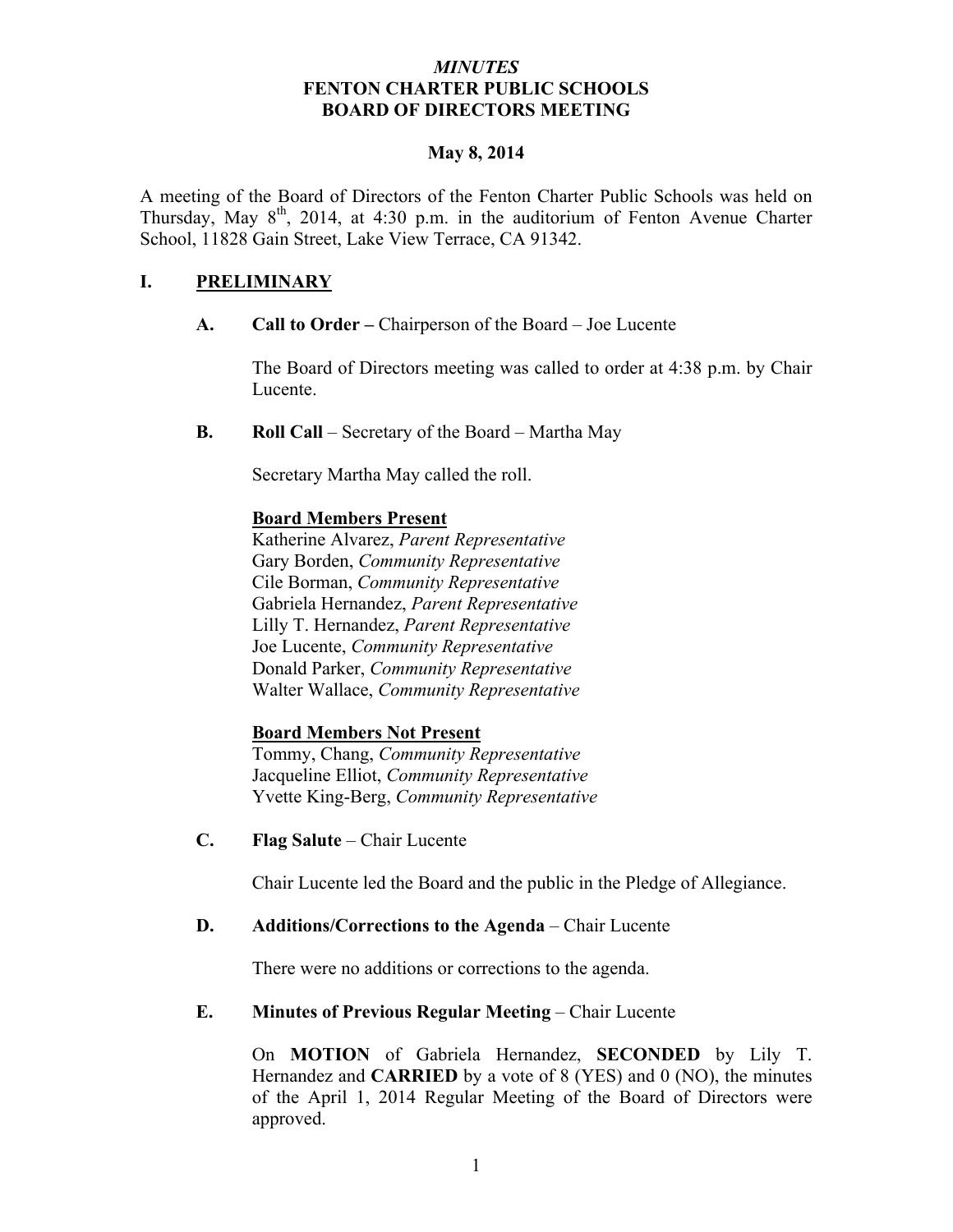## **II. COMMUNICATIONS**

#### **A. Presentations from the Public** – Chair Lucente

There were no presentations from the public.

#### **B. Committee/Council Reports**

Minutes of all meetings held by any committee and/or council were sent to the Board Members prior to this meeting.

There were no further reports by committees/councils.

### **C. Treasurer/CFO's Report**

Glenn Benitz, CharterWorks Accountant and the Controller for FCPS, presented the March financial statements including cash flow positions for the three schools, profit and loss statements, revenue, expenditures and a year-to-date projection for the Fenton Charter Public Schools for the remainder of the school year.

### **D. Directors' Reports**

Fenton Avenue Charter School – Stacy Carroll Hutter, Director, reported.

Fenton Primary Center – Richard Parra, Director, reported.

Santa Monica Boulevard Community Charter School – Dr. David Riddick, Director, reported.

### **E. Executive Director's Report**

Fenton Charter Public Schools – Irene Sumida, Executive Director, reported.

### **III. CONSENT AGENDA ITEMS**

- **A. Recommendation to approve the FCPS 2014-2015 calendars for administrative staff, special education staff and year round employees**
- **B. Recommendation to approve proposal from Kaiser Permanente for employee medical benefit coverage**
- **C. Recommendation to receive grant award of \$100,000 on behalf of the Fenton Primary Center from the Ahmanson Foundation**

On **MOTION** of Donald Parker, **SECONDED** by Gabriela Hernandez and **CARRIED** by a vote of 8 (YES) and 0 (NO), the consent calendar was approved.

### **IV. ITEMS SCHEDULED FOR AC**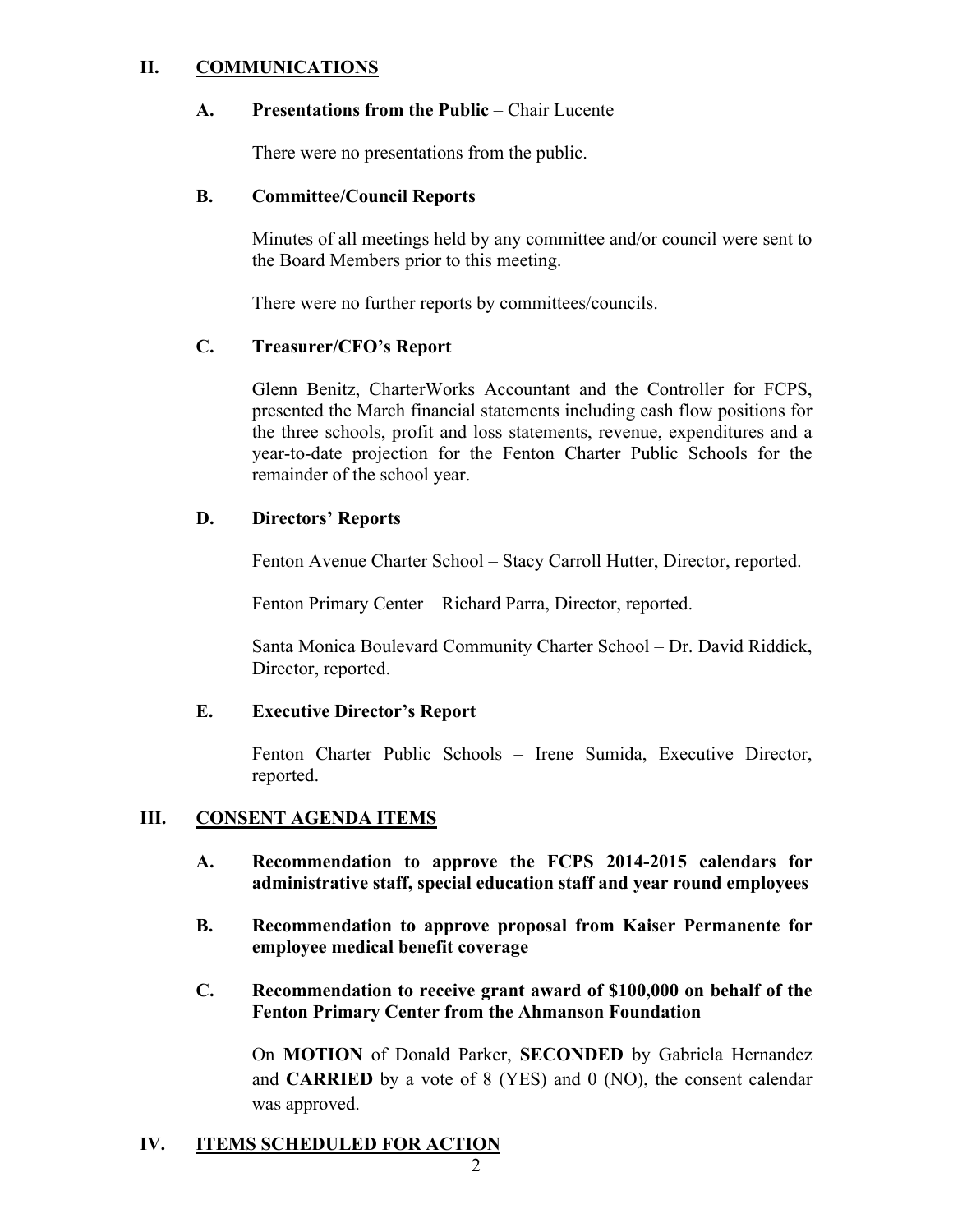### **A. Recommendation to approve the slate of directors for the FCPS Board of Directors for the 2014-2015 school year as presented by the ad hoc Board Selection Committee**

On **MOTION** of Lilly T. Hernandez, **SECONDED** by Donald Parker and **CARRIED** by a vote of 8 (YES) and 0 (NO), the recommendation to approve the slate of directors for the FCPS Board of Directors for the 2014-2015 school year as presented by the ad hoc Board Selection Committee was approved.

### **B. Recommendation to approve the 2014-2015 draft of expenditures for FACS, FPC and SMBCCS**

On **MOTION** of Cile Borman, **SECONDED** by Gabriela Hernandez and **CARRIED** by a vote of 8 (YES) and 0 (NO), the recommendation to approve the 2014-2015 draft of expenditures for FACS, FPC and SMBCCS was approved.

## **C. Recommendation to approve Wilkinson, Hadley, King and Company, LLP, as auditors for Fenton Avenue Charter School, Fenton Primary Center and Santa Monica Boulevard Community Charter School for 2013-2014, 2014-2015, and 2015-2016 school years**

On **MOTION** of Lilly T. Hernandez, **SECONDED** by Gabriela Hernandez and **CARRIED** by a vote of 8 (YES) and 0 (NO), the recommendation to approve Wilkinson, Hadley, King and Company, LLP, as auditors for Fenton Avenue Charter School, Fenton Primary Center and Santa Monica Boulevard Community Charter School for 2013-2014, 2014-2015, and 2015-2016 school years was approved.

## **V. ITEMS SCHEDULED FOR INFORMATION**

# **A. LCAP Update**

*This was an information item and no action was taken.*

## **B. Change in method of paying non-exempt employees**

*This was an information item and no action is required*

## **C. Proposed schedule for 2014-2015 regular meetings of FCPS Board of Directors**

*This was an information item and no action is required*

## **D. Results of District oversight visits to Santa Monica Boulevard Community Charter School**

*This was an information item and no action was taken.*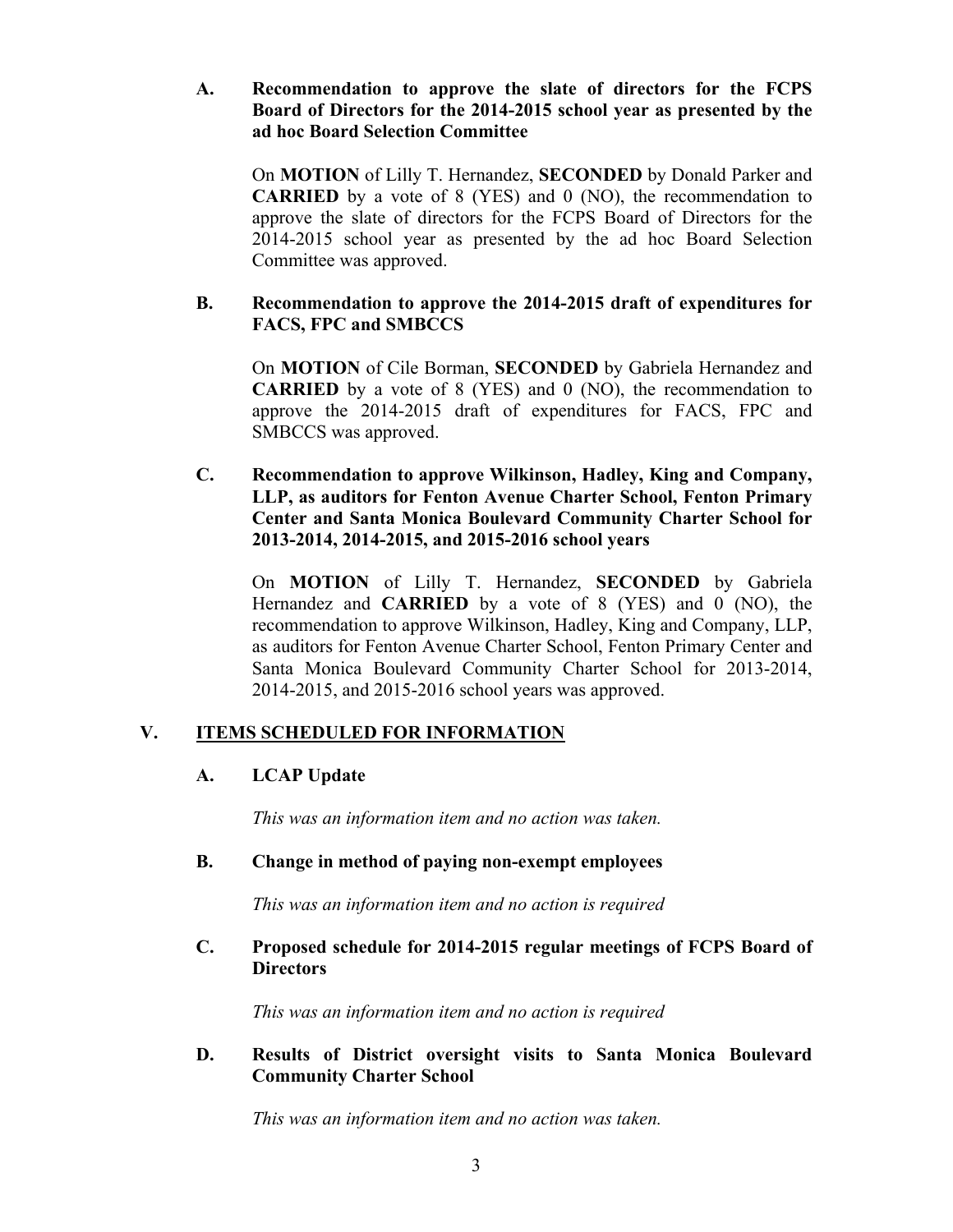# **VI. CLOSED SESSION**

Chair Lucente made the following announcement:

"The Board of Directors will now be moving into closed session to discuss matters described in Section VI. Matters to be discussed are those permitted by Government Code Sections 54957 (personnel matters) and 54956.8 (real property)."

The Board of Directors convened to closed session at 5:36 p.m.

- **A. Personnel (Government Code 54957)**
- **B. Real Property (Government Code 54956.8)**
- **C. Real Property (Government Code 54956.8)**
- **D. Real Property (Government Code 54956.8)**

The Board of Directors reconvened to open session at 5:57 p.m.

Chair Lucente announced the following action had been taken in closed session:

### **For item A:**

On **MOTION** of Lilly T. Hernandez, **SECONDED** by Donald Parker, the Board of Directors unanimously approved the promotion of Leticia Padilla Parra to the position of Assistant Director of Fenton Avenue Charter School with the corresponding adjustments to her job description and salary.

## **For item B:**

On **MOTION** of Donald Parker, **SECONDED** by Lilly T. Hernandez, the Board of Directors unanimously approved the sale, and terms of sale, for the property at 2900 W. Temple Street, Los Angeles, CA 90026. It will be sold to Vista Charter Middle School for \$6,000,000.

### **For item C:**

On **MOTION** of Donald Parker, **SECONDED** by Gabriela Hernandez, the Board of Directors unanimously approved the listing agreement as presented for the property at 947 N. Ridgewood Place, Los Angeles, CA 90038. The property is listed for sale at \$600,000.

### **For item D:**

This item was an information item and no action was taken.

## **VII. ANNOUNCEMENTS**

## **VIII. ADJOURNMENT**